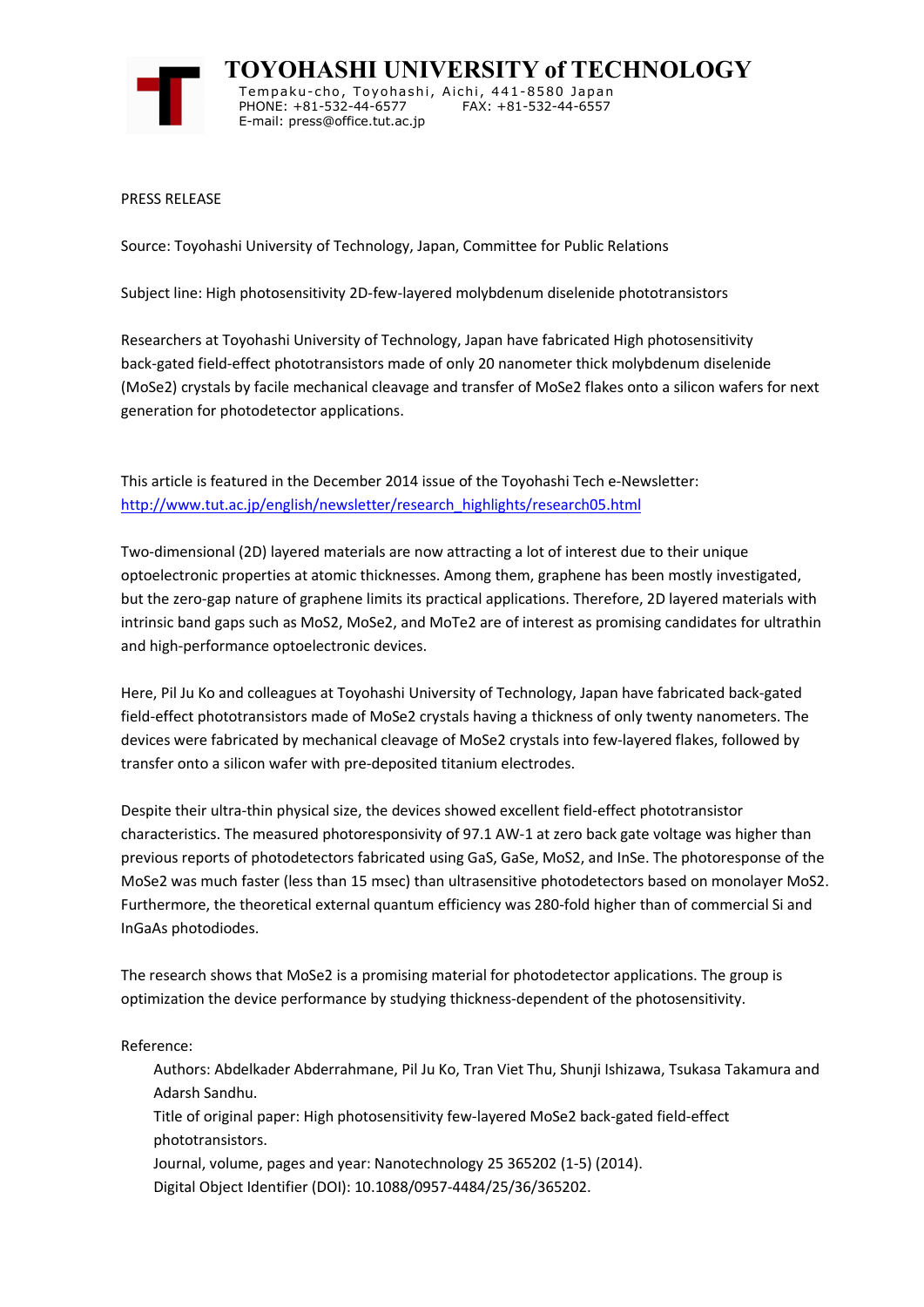

**TOYOHASHI UNIVERSITY of TECHNOLOGY**

Tempaku-cho, Toyohashi, Aichi, 441-8580 Japan PHONE: +81-532-44-6577 E-mail: press@office.tut.ac.jp

Affiliations: Electronics-Inspired Interdisciplinary Research Institute (EIIRIS) and Department of Electrical and Electronic Information Engineering, Toyohashi University of Technology, 1-1 Hibarigaoka, Tempaku, Toyohashi, Aichi 441-8580, Japan Department website: http://www.sandhu.jp/



Caption: Schematic structure of the few-layered MoSe2 FETs.



Caption: Laser power dependence of the drain current versus the drain-source voltage at zero gate voltage. Inset: photoresponsivity extracted from the Id-Vds characteristic.



Pil Ju Ko